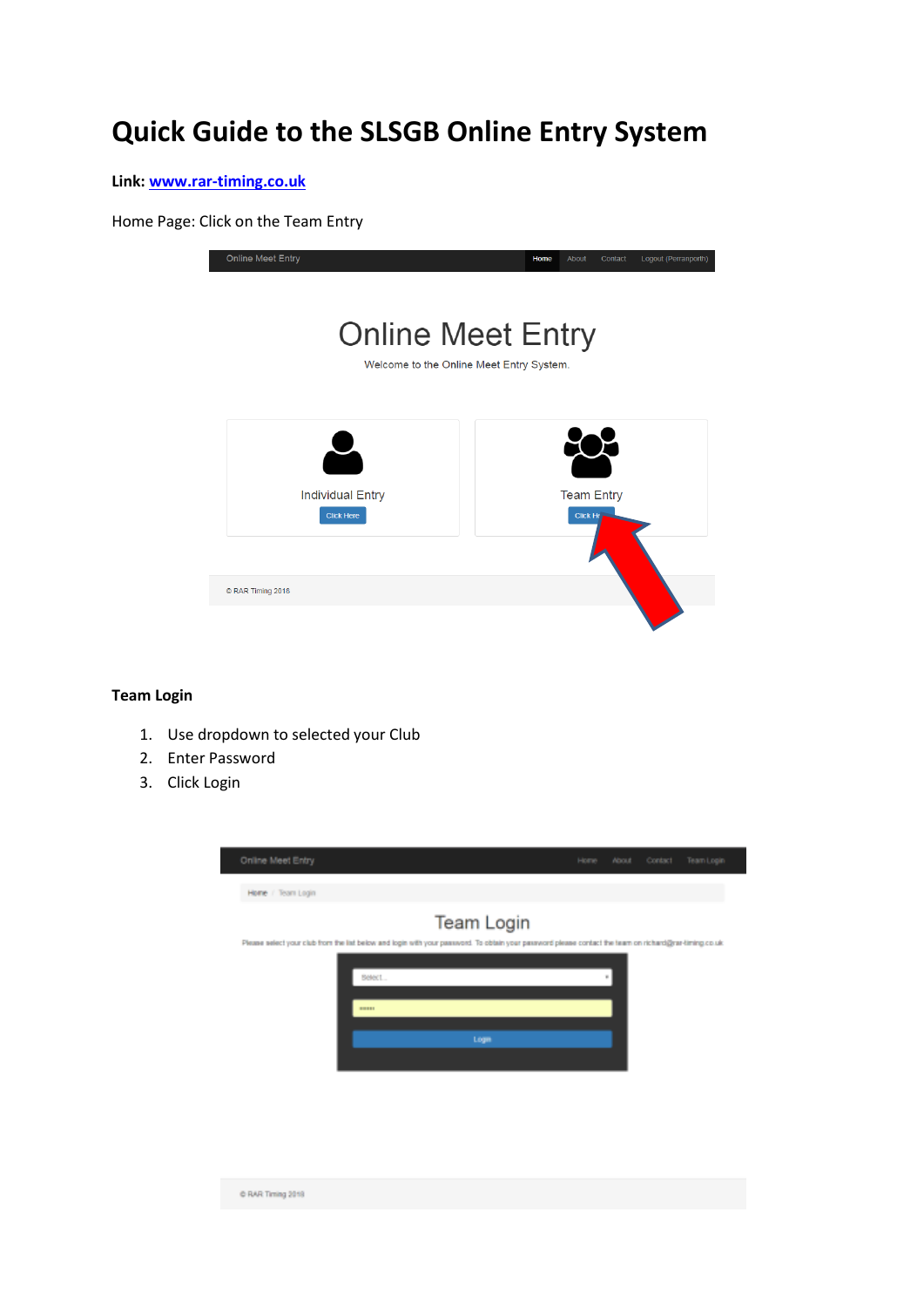This will bring you back to the Online Meet Entry Page

Click Team Entry

|                                                                                                    | <b>Online Meet Entry</b> | Home                                     | About<br>Contact  | Logout (Perranporth) |
|----------------------------------------------------------------------------------------------------|--------------------------|------------------------------------------|-------------------|----------------------|
| $\frac{1}{2}$                                                                                      |                          |                                          |                   |                      |
|                                                                                                    | <b>Online Meet Entry</b> |                                          |                   |                      |
|                                                                                                    |                          | Welcome to the Online Meet Entry System. |                   |                      |
|                                                                                                    |                          |                                          |                   |                      |
| $\equiv$                                                                                           |                          |                                          |                   |                      |
|                                                                                                    |                          |                                          |                   |                      |
|                                                                                                    | <b>Individual Entry</b>  |                                          | <b>Team Entry</b> |                      |
|                                                                                                    | <b>Click Here</b>        |                                          | Click He          |                      |
|                                                                                                    |                          |                                          |                   |                      |
| $\begin{array}{c}\n\blacktriangleright \\ \uparrow \\ \uparrow \\ 0\n\end{array}$<br>$\frac{1}{1}$ | © RAR Timing 2018        |                                          |                   |                      |

This page will show the name of your club

Click Athletes

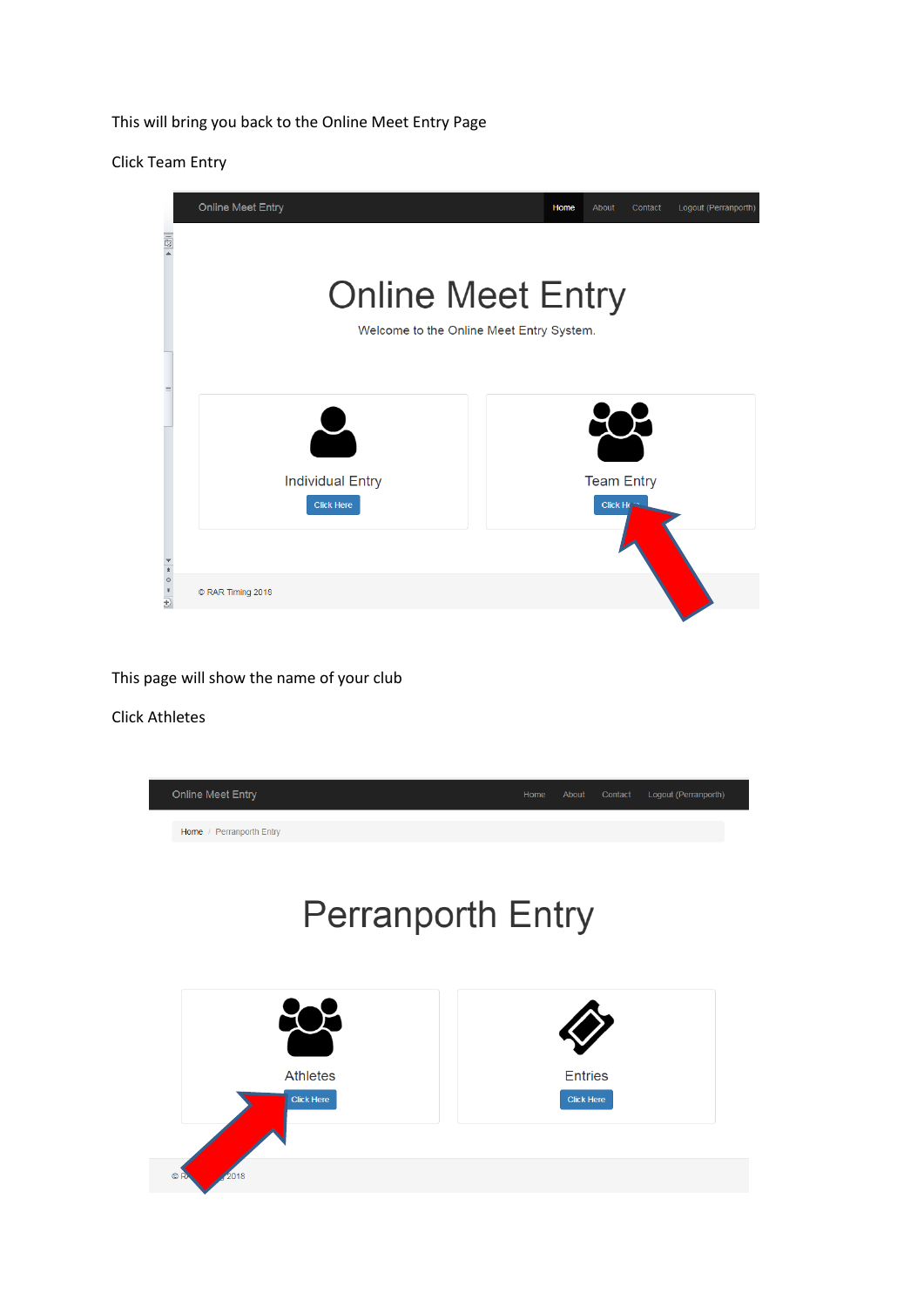#### Club Athletes

**Note:** This is a club system and you may find club members entered by another manager, you only need to enter that person once and I will show in each event they are able to enter i.e. an under 17 Youth will also show in the Open event or an Open person will show in the master if over 30.

|  | To add an Athlete click on Add Athlete |
|--|----------------------------------------|
|--|----------------------------------------|

|                                        | Home / Club Attietes<br><b>Club Athletes</b> |                                        |                  |             |                |            |                                               |         |
|----------------------------------------|----------------------------------------------|----------------------------------------|------------------|-------------|----------------|------------|-----------------------------------------------|---------|
|                                        |                                              |                                        |                  |             |                |            |                                               |         |
| <b>AMERICAN</b>                        |                                              |                                        |                  |             |                |            |                                               |         |
|                                        | <b>BARTETROS</b>                             |                                        |                  |             |                |            |                                               |         |
|                                        |                                              |                                        |                  |             |                |            | $\mathcal{L}^{\mathcal{P}}$ All $\mathcal{L}$ | 温室      |
| a.                                     |                                              | Membership Id Registration ID Lastname | <b>Firstname</b> | Middle Name | <b>Gatador</b> | Date Barth | Age                                           |         |
| $\begin{array}{c} \square \end{array}$ |                                              |                                        |                  |             |                |            |                                               | Actions |
| No results found                       |                                              |                                        |                  |             |                |            |                                               |         |
| $\frac{1}{2}$                          |                                              |                                        |                  |             |                |            |                                               |         |

C RAR Timing 2019

A drop box will appear and you will need to fill in the athletes details and click Save

|      | Firstname                                    |        | <b>Middle Name</b> | Lastname             |  |
|------|----------------------------------------------|--------|--------------------|----------------------|--|
|      | Nigel                                        |        | Enter MiddleName   | Bowden               |  |
|      | Date Birth                                   | Gender |                    | <b>Membership Id</b> |  |
|      | 量<br>$\boldsymbol{\mathsf{x}}$<br>2018-02-19 | Male   | 123123<br>Female   |                      |  |
|      |                                              |        |                    |                      |  |
| $\#$ | Team<br>Save                                 |        |                    |                      |  |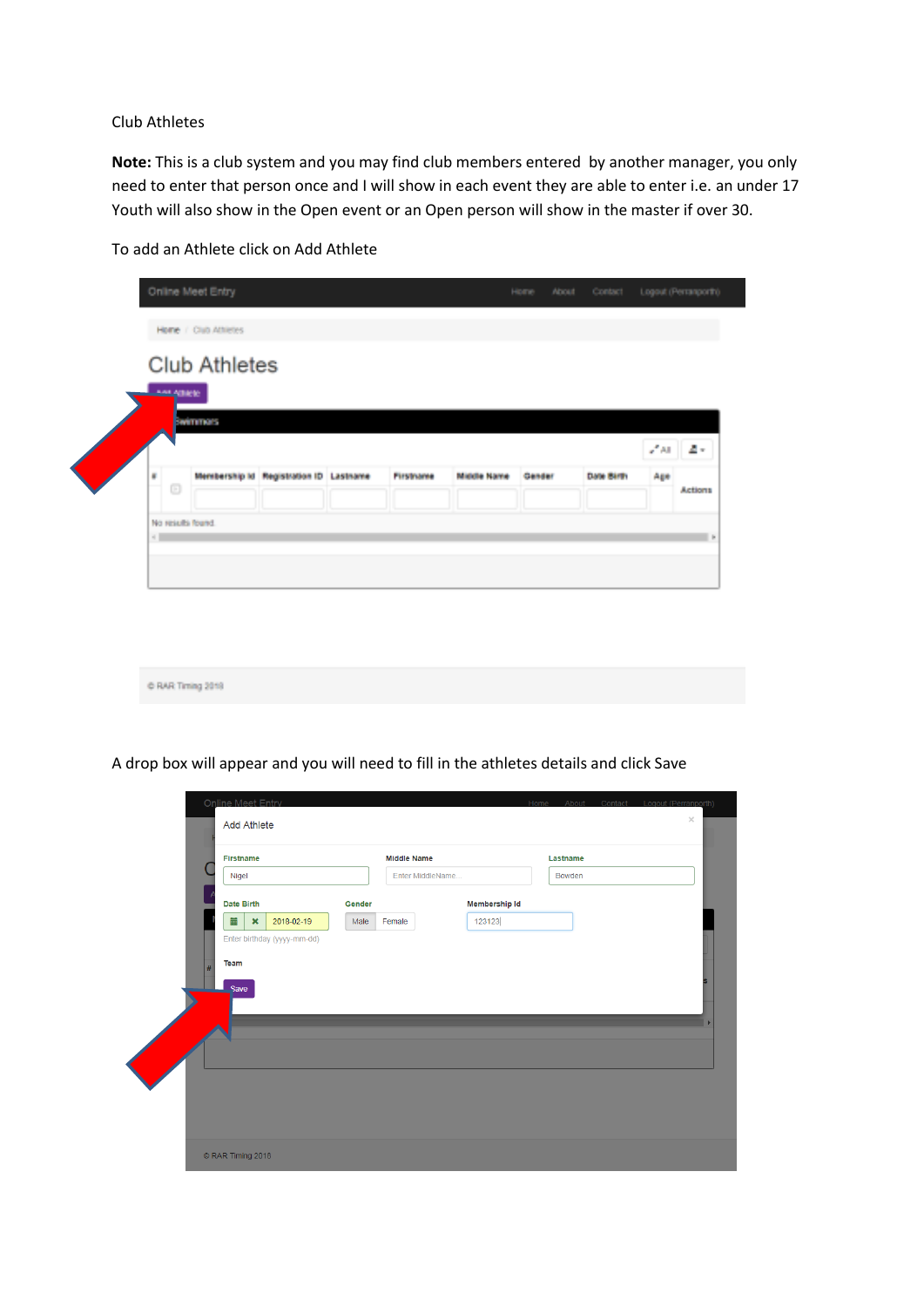**N.B.** You will need to repeat this for every athlete in the team

Once the athlete is entered you can amend their details or delete by using the two Action buttons.

# Return to Home

|                    | <b>Add Athlete</b>          | ub Athletes |                                        |          |                  |                    |        |            |                            |                |
|--------------------|-----------------------------|-------------|----------------------------------------|----------|------------------|--------------------|--------|------------|----------------------------|----------------|
| <b>My Swimmers</b> |                             |             |                                        |          |                  |                    |        |            | Showing 1-4 of 4 Swimmers. |                |
|                    |                             |             |                                        |          |                  |                    |        |            | $\epsilon$ All             | 촉시             |
| #                  | O                           |             | Membership Id Registration ID Lastname |          | <b>Firstname</b> | <b>Middle Name</b> | Gender | Date Birth | Age                        | <b>Actions</b> |
| 1                  | $\boldsymbol{\mathsf{\Xi}}$ | 123123      | (not set)                              | Bowden   | <b>Nigel</b>     |                    | M      | 2010-02-19 | 8                          | ╱≡             |
| $\overline{2}$     | $\boldsymbol{\mathsf{\Xi}}$ | 123456      | (not set)                              | Smith    | Sam              |                    | M      | 2010-02-19 | 8                          | ╱≡             |
| 3                  | $\boldsymbol{\mathsf{\Xi}}$ | 321321      | (not set)                              | Phillips | Shane            |                    | M      | 2010-03-14 | $\overline{7}$             | ╱氚             |
| 4                  | ▣                           | 54321       | (not set)                              | Jones    | Alex             |                    | M      | 2010-02-04 | 8                          | ∕₩             |

One you have entered all your athletes you are able to export to a file for your records.

| <b>Add Athlete</b><br><b>My Swimmers</b> |        |                                        |              |                  |                    |        |            |                                          |                          |               |
|------------------------------------------|--------|----------------------------------------|--------------|------------------|--------------------|--------|------------|------------------------------------------|--------------------------|---------------|
|                                          |        |                                        |              |                  |                    |        |            |                                          |                          |               |
|                                          |        |                                        |              |                  |                    |        |            | Showing 1-4 of 4 Swimmers.               |                          |               |
|                                          |        |                                        |              |                  |                    |        |            | $\epsilon$ <sup>A</sup> All              | $2 - \frac{1}{\sqrt{2}}$ |               |
| #<br>O                                   |        | Membership Id Registration ID Lastname |              | <b>Firstname</b> | <b>Middle Name</b> | Gender | Date Bi    | <b>Export Page Data</b><br><b>B</b> HTML |                          |               |
|                                          |        |                                        |              |                  |                    |        |            | ■ CSV                                    |                          |               |
| $\boldsymbol{\mathsf{\Theta}}$           | 123123 | (not set)                              | Bowden       | Nigel            |                    | M      | 2010-02    | ■ Text<br>$\mathbb{R}$ Excel             |                          |               |
| O<br>$\overline{2}$                      | 123456 | (not set)                              | <b>Smith</b> | Sam              |                    | M      | 2010-02    | H PDF                                    |                          | Export        |
| $\boldsymbol{\mathsf{\Xi}}$<br>3         | 321321 | (not set)                              | Phillips     | Shane            |                    | M      | 2010-03    | <b>E</b> JSON                            |                          | <b>Button</b> |
| ø<br>4                                   | 54321  | (not set)                              | Jones        | Alex             |                    | M      | 2010-02-04 | 8                                        | 才意                       |               |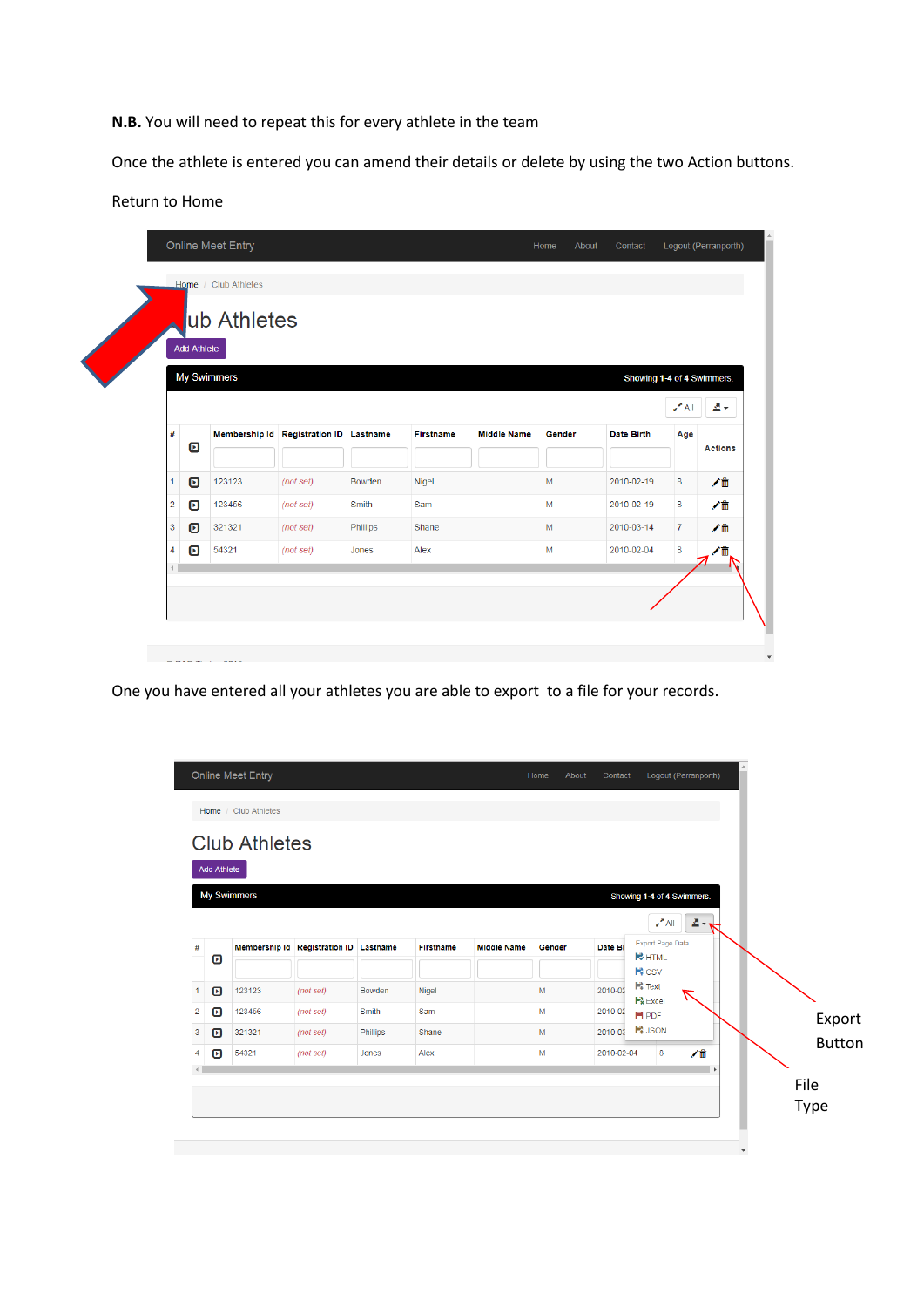

# Available Meets

Select SLSGB Nipper Pool Championships 2018

| <b>Meet Name</b>         | <b>Facility Name</b>          | City    | <b>Meet Start Date</b> | <b>Entry Closing Date</b> | <b>View Details</b> |
|--------------------------|-------------------------------|---------|------------------------|---------------------------|---------------------|
| <b>SLSGB Nipper Pool</b> | Cardiff International<br>Pool | Cardiff | 2018-03-24             | 2018-03-12                | View Detaile        |
| Championships 2018       |                               |         |                        |                           |                     |
|                          |                               |         |                        |                           |                     |

C RAR Timing 2018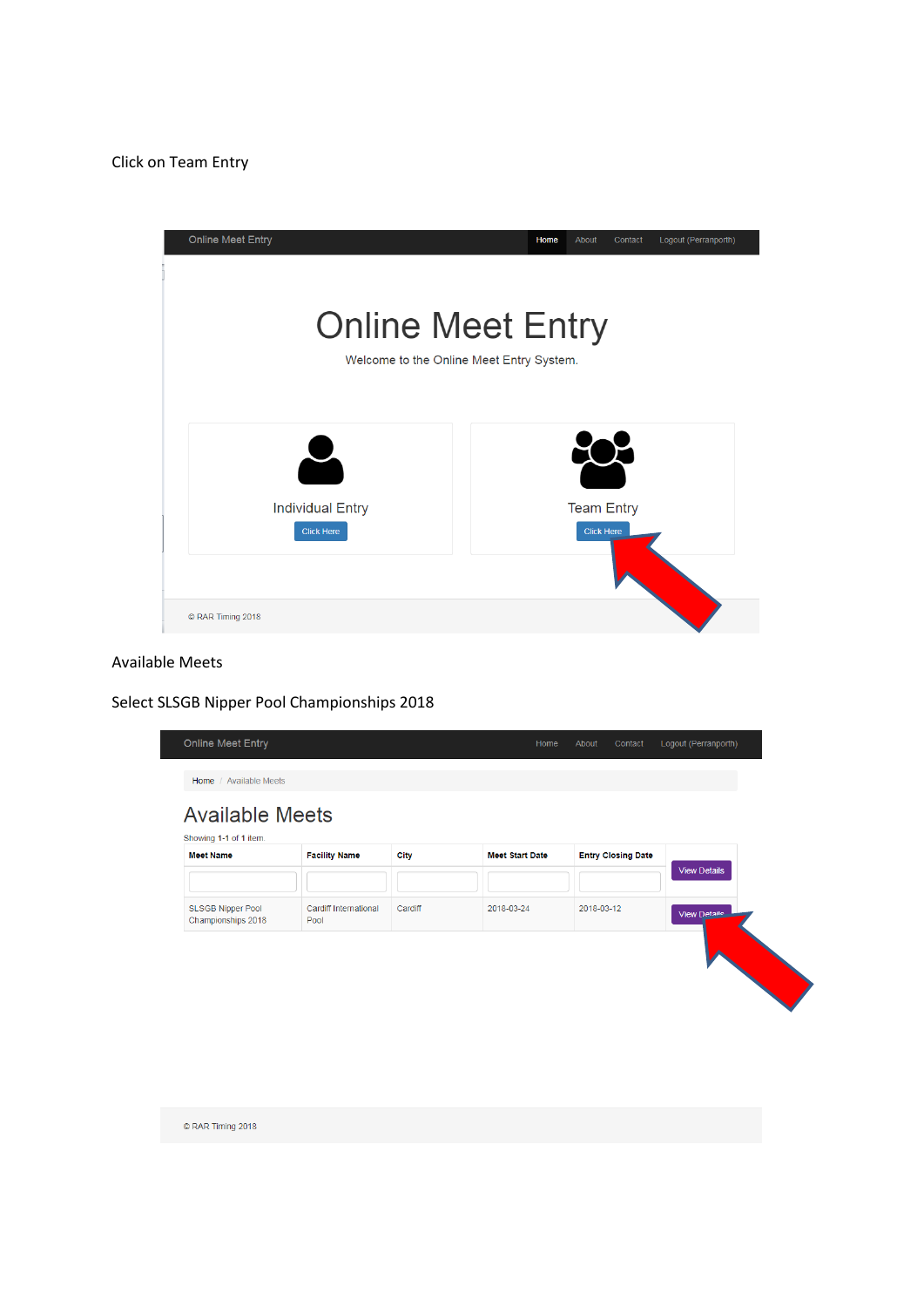#### View and Enter Events

Click on View and Enter Events

| <b>Meet Name</b>                               | <b>Facility Name</b>          | City         | <b>Meet Start Date</b> | <b>Entry Closing Date</b>                                                                                                      |                     |  |  |  |
|------------------------------------------------|-------------------------------|--------------|------------------------|--------------------------------------------------------------------------------------------------------------------------------|---------------------|--|--|--|
|                                                |                               |              |                        |                                                                                                                                | <b>View Details</b> |  |  |  |
| <b>SLSGB Nipper Pool</b><br>Championships 2018 | Cardiff International<br>Pool | Cardiff      | 2018-03-24             | 2018-03-12                                                                                                                     | <b>Hide Details</b> |  |  |  |
|                                                | <b>Details</b>                |              |                        | This is a break down of the current entries for the meet including any                                                         |                     |  |  |  |
| Total # Swimmers                               |                               | $\mathbf{0}$ | costs.                 |                                                                                                                                |                     |  |  |  |
| <b>Total Swimmers Fees</b>                     |                               | £0.00        |                        | While entry is open please click on the enter button below to display<br>events and view the eligible swimmers for each event. |                     |  |  |  |
| <b>Total Entries</b>                           |                               | $\mathbf{0}$ |                        |                                                                                                                                |                     |  |  |  |
| <b>Total Entries Fees</b>                      |                               | £O           |                        |                                                                                                                                |                     |  |  |  |

All the events for that event will then show. The athletes eligible for that race will show when you click View Entries.

|                            | Home / Meets / SLSGB Nipper Pool Championships 2018 - Perranporth |                |              |                                                                                                                                                          |                                                                           |                           |  |  |  |
|----------------------------|-------------------------------------------------------------------|----------------|--------------|----------------------------------------------------------------------------------------------------------------------------------------------------------|---------------------------------------------------------------------------|---------------------------|--|--|--|
|                            |                                                                   |                |              |                                                                                                                                                          |                                                                           |                           |  |  |  |
|                            |                                                                   |                |              | SLSGB Nipper Pool Championships 2018 - Perranporth                                                                                                       |                                                                           |                           |  |  |  |
|                            |                                                                   | <b>Details</b> |              | These are all the events available in this competition. that the swimmer is                                                                              |                                                                           |                           |  |  |  |
| <b>Total # Swimmers</b>    |                                                                   |                | $\circ$      | currently eligible for. Please tick the box along side the event that you want<br>to enter the swimmer for and enter the corresponding entry time if you |                                                                           |                           |  |  |  |
| <b>Total Swimmers Fees</b> |                                                                   |                | £0.00        |                                                                                                                                                          | have one.                                                                 |                           |  |  |  |
| <b>Total Entries</b>       |                                                                   |                | $\mathbf{0}$ |                                                                                                                                                          | To enter a an event with No Time please tick the entry check box an leave |                           |  |  |  |
| <b>Total Entries Fees</b>  |                                                                   |                | £O           | the time box empty. The system will automatically enter the swimmer with a                                                                               | <b>NT</b>                                                                 |                           |  |  |  |
| Showing 1-20 of 64 items.  |                                                                   |                |              |                                                                                                                                                          |                                                                           |                           |  |  |  |
|                            | <b>Event Num</b>                                                  | Age            |              | <b>Event Title</b>                                                                                                                                       | Gender                                                                    |                           |  |  |  |
| <b>View Entries</b>        |                                                                   |                |              |                                                                                                                                                          |                                                                           |                           |  |  |  |
| <b>View Entries</b>        | 1                                                                 | 8 Yrs          |              | <b>Flipper Race</b>                                                                                                                                      | G                                                                         | 0.00                      |  |  |  |
| <b>Entries</b>             | $\overline{2}$                                                    | 8 Yrs          |              | <b>Flipper Race</b>                                                                                                                                      | B                                                                         | <b>Entry Free</b><br>0.00 |  |  |  |
| lew Entries                | 3                                                                 | 9 Yrs          |              | <b>Flipper Race</b>                                                                                                                                      | G                                                                         | 0.00                      |  |  |  |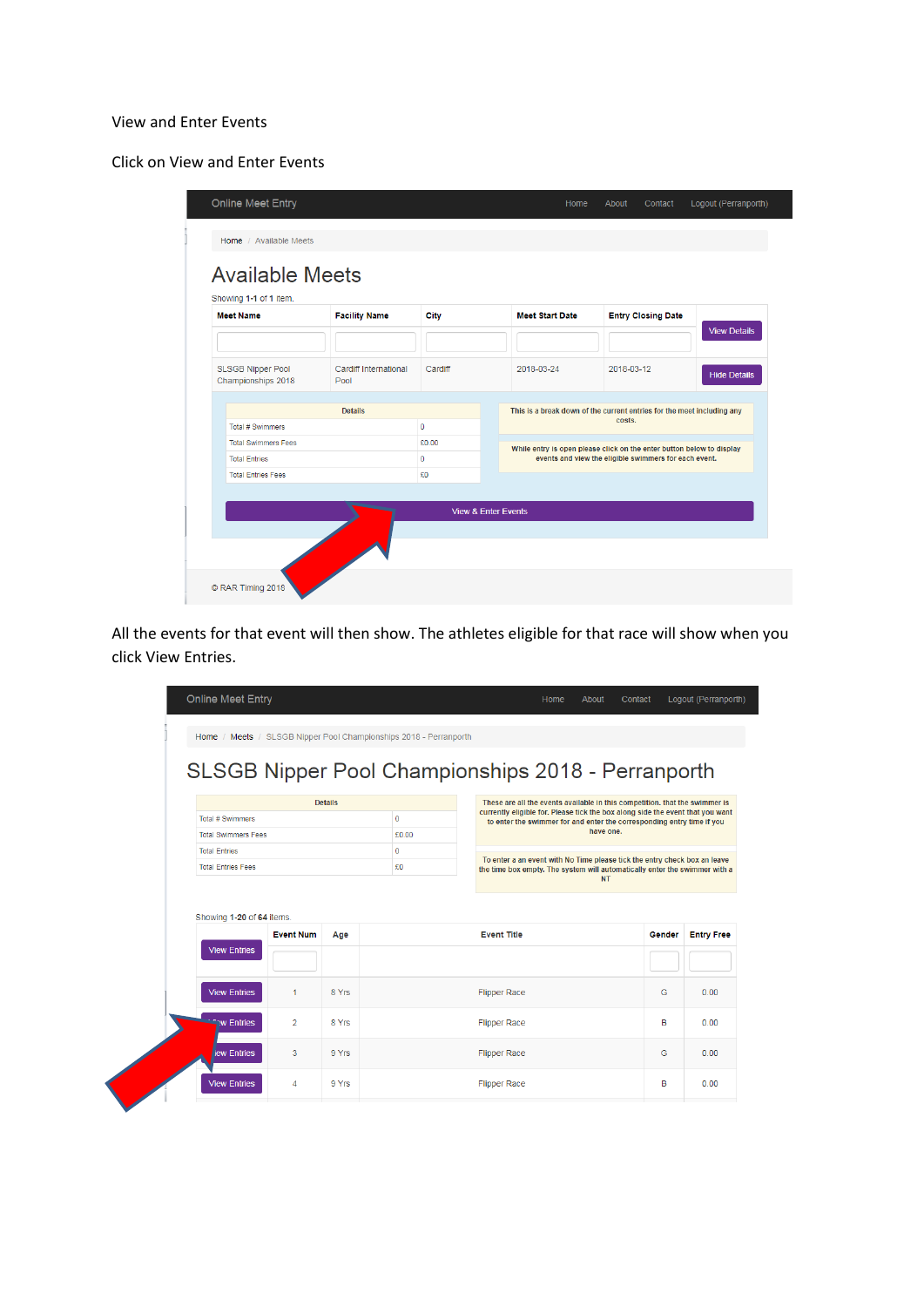Click the square box (entry) and this will then open the Entry time box. Enter the time of the athlete and repeat for all athletes you wish to enter for that event and then save.

| <b>Online Meet Entry</b> |                |                |                      |                   | Home                                                                                                                                          | About<br>Contact  |         | Logout (Perranporth) |  |
|--------------------------|----------------|----------------|----------------------|-------------------|-----------------------------------------------------------------------------------------------------------------------------------------------|-------------------|---------|----------------------|--|
| <b>Hide Entries</b>      | $\overline{2}$ | 8 Yrs          |                      |                   | <b>Flipper Race</b>                                                                                                                           |                   | B       | 0.00                 |  |
|                          |                | <b>Details</b> |                      |                   | These are the swimmers that are eligible to swim in this event. Please<br>tick the box along side the swimmer that you want to enter for this |                   |         |                      |  |
| Age Up Date              |                |                | 2018-12-31           |                   | event and enter the corresponding entry time if you have one.                                                                                 |                   |         |                      |  |
|                          |                |                |                      |                   | To enter a an event with No Time please tick the entry check box an<br>leave the time box empty. The system will automatically enter the      | swimmer with a NT |         |                      |  |
| LastName                 | Firstname      |                | Enter                | <b>Entry Time</b> |                                                                                                                                               | Actions           | Cost(f) |                      |  |
| Bowden                   | Nigel          |                | ✔                    | 01:20.32          |                                                                                                                                               | û                 | £O      |                      |  |
| Smith                    | Sam            |                | $\blacktriangledown$ | 02:00.20          |                                                                                                                                               | û                 | £O      |                      |  |
| Phillips                 | Shane          |                | ✔                    | 01:59.20          |                                                                                                                                               | û                 | £O      |                      |  |
| Jones                    | Alex           |                | $\blacktriangledown$ | 02:20.30          |                                                                                                                                               | û                 | £O      |                      |  |
|                          |                |                |                      |                   |                                                                                                                                               | Cost              | £0.00   |                      |  |
|                          |                |                |                      |                   |                                                                                                                                               |                   | Save    |                      |  |
|                          |                |                |                      |                   |                                                                                                                                               |                   |         |                      |  |
| <b>View Entries</b>      | 3              | 9 Yrs          |                      |                   | <b>Flipper Race</b>                                                                                                                           |                   | G       |                      |  |
| <b>View Entries</b>      | $\overline{4}$ | 9 Yrs          |                      |                   | <b>Flipper Race</b>                                                                                                                           |                   | B       |                      |  |
| <b>View Entries</b>      | 5              | 10 Yrs         |                      |                   | <b>Flipper Race</b>                                                                                                                           |                   | G       | 0.00                 |  |

When Saved this drop box will appear Click OK then Click Hide Events and move onto the next event and repeat until all races are entered.

| <b>Online Meet Entry</b>  |                |        | www.rar-timing.co.uk says: |                              |                                                                                                                                   |                                                                           | ж<br>ut | Contact |                                                                                                     | Logout (Perranporth) |
|---------------------------|----------------|--------|----------------------------|------------------------------|-----------------------------------------------------------------------------------------------------------------------------------|---------------------------------------------------------------------------|---------|---------|-----------------------------------------------------------------------------------------------------|----------------------|
| <b>Hide Entries</b>       | $\overline{2}$ | 8 Y    |                            | Entries have been submitted. |                                                                                                                                   | OK                                                                        |         |         | в                                                                                                   | 0.00                 |
| <b>Details</b>            |                |        |                            |                              |                                                                                                                                   | These are the swimmers.<br>tick the box along side<br>event and enter the |         |         | ole to swim in this event. Please<br>that you want to enter for this<br>entry time if you have one. |                      |
| 2018-12-31<br>Age Up Date |                |        |                            |                              |                                                                                                                                   |                                                                           |         |         |                                                                                                     |                      |
|                           |                |        |                            |                              | To enter a an event with No Time<br>the entry check box an<br>omatically enter the<br>leave the time box empty. The sy<br>swimmer |                                                                           |         |         |                                                                                                     |                      |
|                           |                |        |                            |                              |                                                                                                                                   |                                                                           |         |         |                                                                                                     |                      |
| LastName                  | Firstname      |        | Enter                      | <b>Entry Time</b>            |                                                                                                                                   |                                                                           |         | Actions | Cost (£)                                                                                            |                      |
| Bowden                    | Nigel          |        | $\blacktriangledown$       | 01:20.32                     |                                                                                                                                   |                                                                           | œ       |         | £O                                                                                                  |                      |
| Smith                     | Sam            |        | $\blacktriangledown$       | 02:00.20                     |                                                                                                                                   |                                                                           | ŵ       |         | £O                                                                                                  |                      |
| Phillips                  | Shane          |        | $\blacktriangledown$       | 01:59.20                     |                                                                                                                                   |                                                                           | ŵ       |         | £O                                                                                                  |                      |
| Jones                     | Alex           |        | $\blacktriangledown$       | 02:20.30                     |                                                                                                                                   |                                                                           | û       |         | £O                                                                                                  |                      |
|                           |                |        |                            |                              | Cost                                                                                                                              |                                                                           | £0.00   |         |                                                                                                     |                      |
|                           |                |        |                            |                              |                                                                                                                                   |                                                                           |         |         | <b>Save</b>                                                                                         |                      |
|                           |                |        |                            |                              |                                                                                                                                   |                                                                           |         |         |                                                                                                     |                      |
| <b>View Entries</b>       | 3              | 9 Yrs  |                            |                              |                                                                                                                                   | <b>Flipper Race</b>                                                       |         |         | G                                                                                                   | 0.00                 |
| <b>View Entries</b>       | 4              | 9 Yrs  |                            |                              |                                                                                                                                   | <b>Flipper Race</b>                                                       |         |         | B                                                                                                   | 0.00                 |
| <b>View Entries</b>       | 5              | 10 Yrs |                            |                              |                                                                                                                                   | <b>Flipper Race</b>                                                       |         |         | G                                                                                                   | 0.00                 |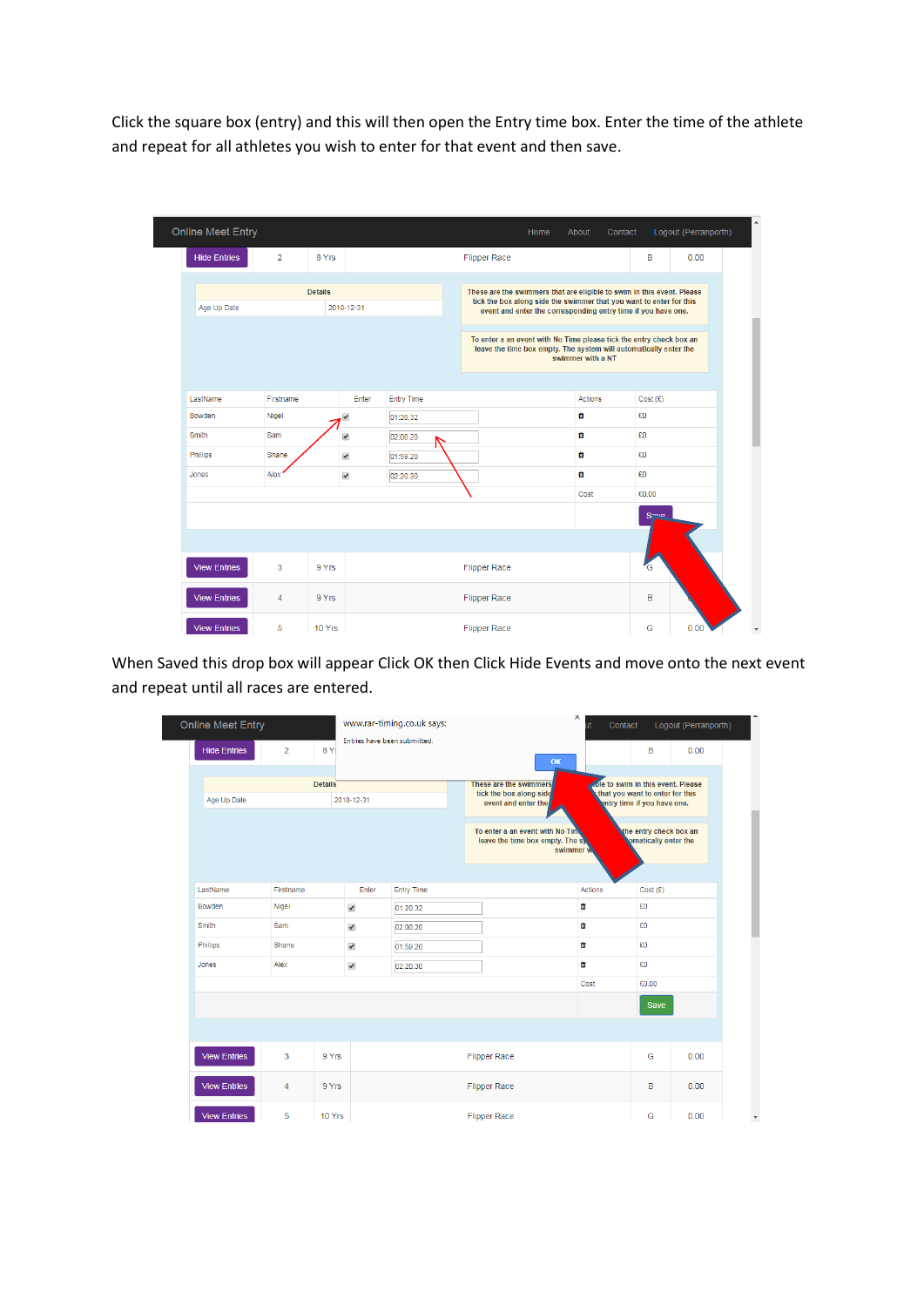### Team Races

Click on View Entries the same as the individual events.

| Online Meet Entry            |                  |          | Home<br>About<br>Contact |        | Logout (Perranporth) |
|------------------------------|------------------|----------|--------------------------|--------|----------------------|
| Showing 21-40 of 64 items.   | <b>Event Num</b> | Age      | <b>Event Title</b>       | Gender | <b>Entry Free</b>    |
| <b>View Entries</b>          |                  |          |                          |        |                      |
| <b>View Entries</b>          | 21               | 8 Yrs    | <b>Board Rescue</b>      | G      | 0.00                 |
| <b>V<sub>i</sub></b> Entries | 22               | 8 Yrs    | <b>Board Rescue</b>      | B      | 0.00                 |
| ies                          | 23               | 9 Yrs    | <b>Board Rescue</b>      | G      | 0.00                 |
| Entries                      | 24               | 9 Yrs    | <b>Board Rescue</b>      | B      | 0.00                 |
| ew Entries                   | 25               | 10 Yrs   | <b>Board Rescue</b>      | G      | 0.00                 |
| <b>View Entries</b>          | 26               | 10 Yrs   | <b>Board Rescue</b>      | B      | 0.00                 |
| <b>View Entries</b>          | 27               | $8 - 10$ | <b>Board Relay</b>       | G      | 0.00                 |
| <b>View Entries</b>          | 28               | $8 - 10$ | <b>Board Relay</b>       | B      | 0.00                 |
| <b>View Entries</b>          | 29               | 11 Yrs   | <b>Flipper Race</b>      | G      | 0.00                 |
| <b>View Entries</b>          | 30               | 11 Yrs   | <b>Flipper Race</b>      | B      | 0.00                 |

# Click on Add Team Entry

|                     | <b>Event Num</b><br>Age<br><b>View Entries</b> |                |                     | <b>Event Title</b>                                                                                            |                                                         |                       | Gender | <b>Entry Free</b> |
|---------------------|------------------------------------------------|----------------|---------------------|---------------------------------------------------------------------------------------------------------------|---------------------------------------------------------|-----------------------|--------|-------------------|
|                     |                                                |                |                     |                                                                                                               |                                                         |                       |        |                   |
| <b>View Entries</b> | 21                                             | 8 Yrs          | <b>Board Rescue</b> |                                                                                                               |                                                         |                       | G      | 0.00              |
| <b>Hide Entries</b> | 22                                             | 8 Yrs          |                     | <b>Board Rescue</b>                                                                                           |                                                         |                       | B      | 0.00              |
|                     |                                                | <b>Details</b> |                     |                                                                                                               | This is a team event. To enter please click "Add Entry" |                       |        |                   |
| Age Up Date         |                                                | 2018-12-31     |                     |                                                                                                               |                                                         | <b>Add Team Entry</b> |        |                   |
|                     |                                                |                |                     | To enter a an event with No Time please tic<br>leave the time box empty. The system will<br>swimmer with a NT |                                                         |                       | box an |                   |
|                     |                                                |                |                     |                                                                                                               |                                                         |                       |        |                   |
|                     |                                                |                |                     |                                                                                                               |                                                         |                       |        |                   |
| Entry#              | Team                                           |                | <b>Entry Time</b>   |                                                                                                               | Actions                                                 | Cost(f)               |        |                   |
|                     | There are no current entries for this event.   |                |                     |                                                                                                               |                                                         |                       |        |                   |
|                     |                                                |                |                     |                                                                                                               |                                                         |                       |        |                   |